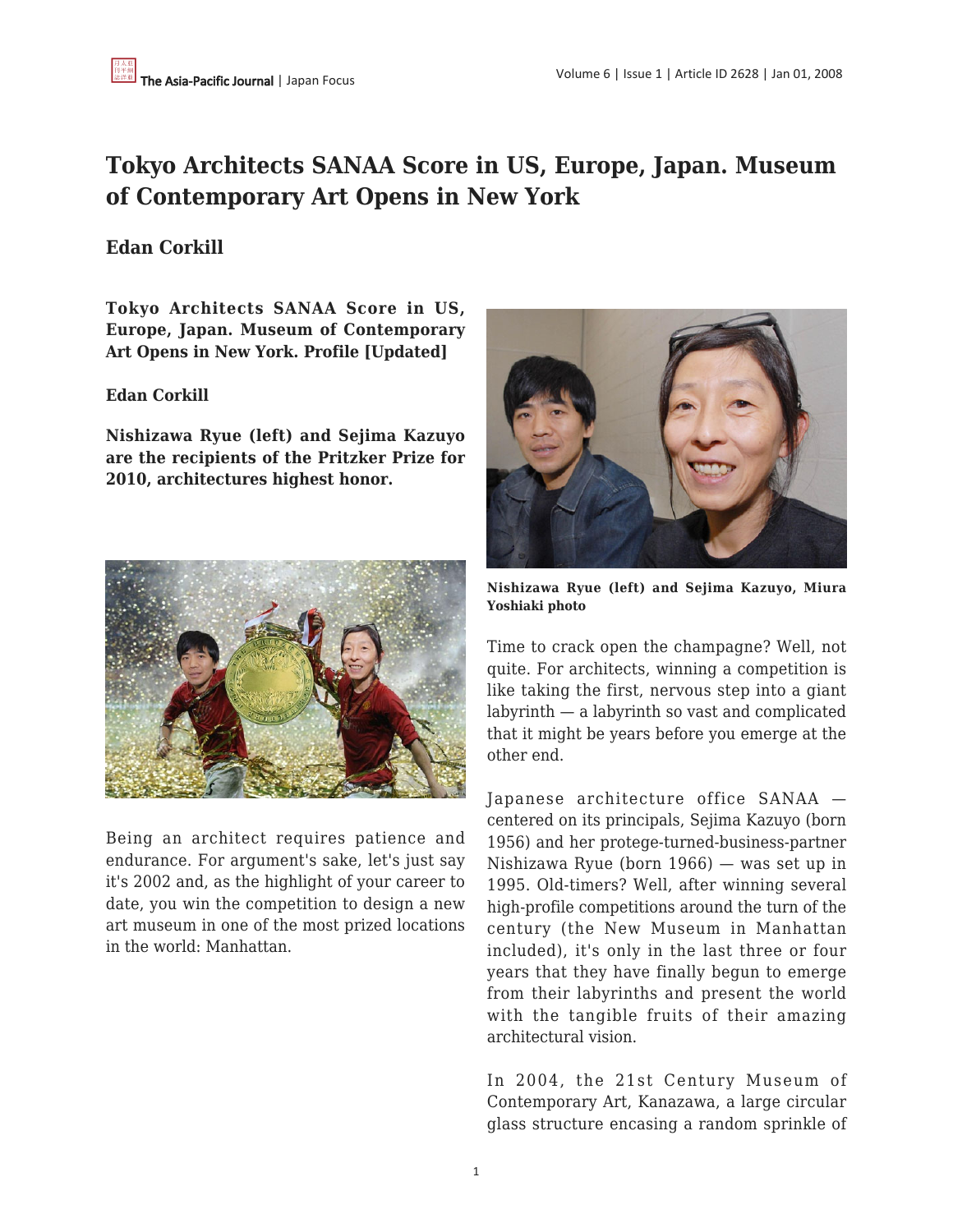

square galleries, opened in that city in Ishikawa Prefecture in rural west-central Japan — and was promptly bestowed with the coveted Golden Lion award at the Venice Biennale for architecture.



**Museum of Contemporary Art opened in Manhattan in December. Dean Kaufman photo**

A year earlier, they completed their first major work in Tokyo: the elegant, glass curtainfronted Christian Dior Building Omotesando in swanky Aoyama. In 2006, along with several buildings in Europe, they finished their first major commission in America, the Toledo Museum of Art's Glass Pavilion, which stunned critics for being perhaps the world's first genuinely transparent museum — both external and internal walls are made of glass.



**Toledo Museum. Arcspa photo**

By early last year it had become de rigueur in architectural circles to cite SANAA in lists of the most innovative architects in the world alongside the likes of Frank Gehry, Rem Koolhaas, Renzo Piano, Tadao Ando and Toyo Ito.

Then came the Manhattan project: On Dec. 1, 2007 the New Museum of Contemporary Art opened to the public on the Bowery. Just before they headed off for those opening festivities, Sejima and Nishizawa sat down to talk about that project and how they got where they are.

### **SANAA stands for Sejima and Nishizawa and Associates, and it is the business you operate together. How did it start?**

Sejima: When I set up my own office in 1987, Nishizawa was still a graduate student. He came and worked for me part time. When he finished his studies in 1990 he started working full time. After a while, when he started thinking about quitting to open his own office, I asked him if he'd work with me. Then we started SANAA (in 1995).

Nishizawa: Well originally, I had no intention of making a joint office with Sejima-san, but when I was about to quit we decided that for international competitions and large-scale domestic jobs it might be interesting to work together. So SANAA, the joint office, was created essentially to do those large jobs, such as the 21st Century Museum and the New Museum. I have my own office too, for smaller jobs: houses, shops, interiors.

### **So, Sejima was your boss and then became your partner, right?**

N: She's still my boss! It just looks like a partnership from the outside!

S: No, he was actually one of the first parttimers who came to work for me, so it was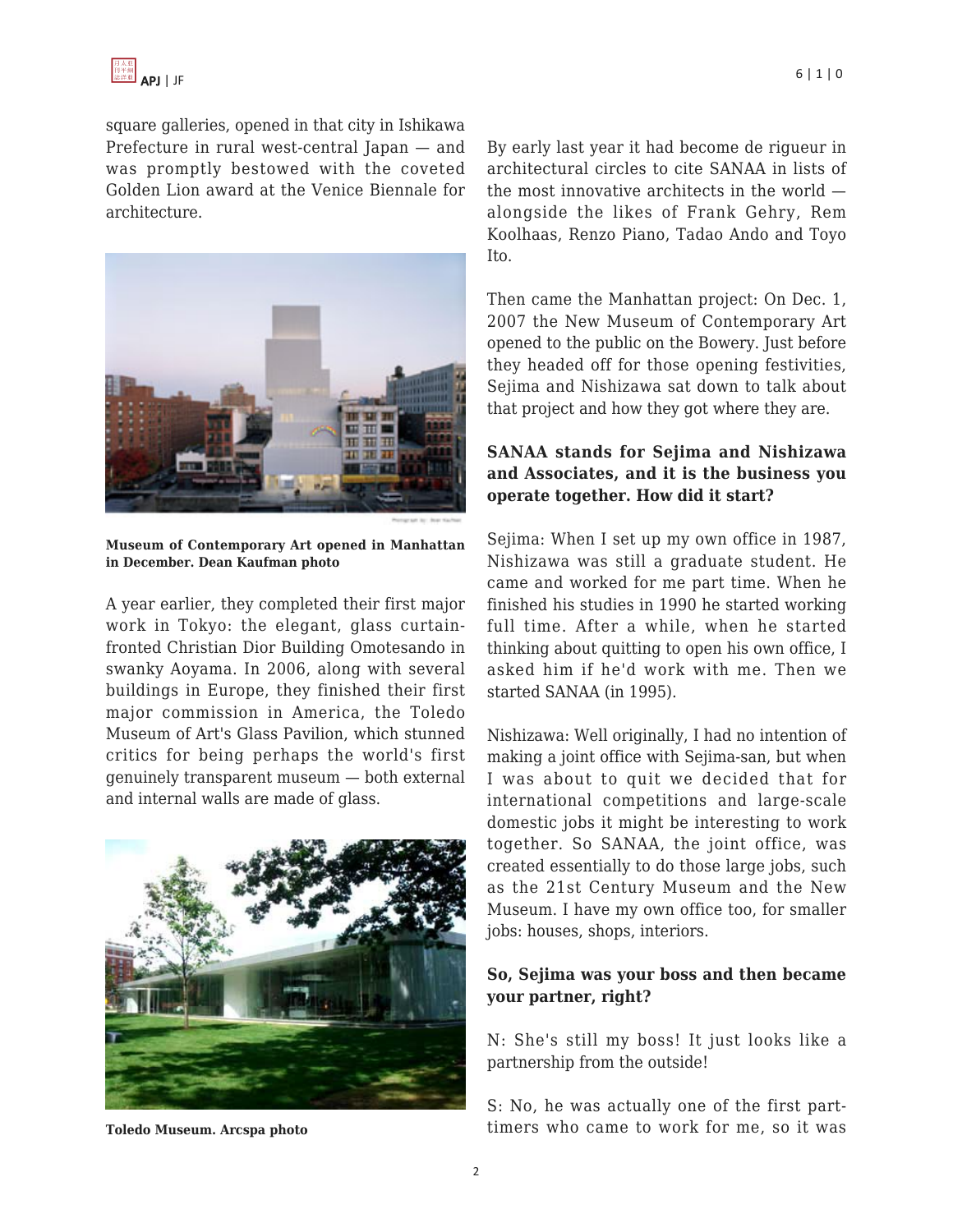always like we were working together.

# **Can you describe your work process? Who actually comes up with the design ideas?**

S: We get asked a lot if there is any division of the responsibilities between us. But there isn't! Our way of working was never that one of us would lead with a sketch, and then our staff would work from that. Rather, from the very beginning, all our staff throw in ideas — How's this? How's that? — and then we decide on the direction through a process of discussion. But when it's time to decide on something, Nishizawa and I do it together.

**Your building for the New Museum in Manhattan has a very distinctive appearance — it's like variously shaped boxes piled on top of each other. Where did that idea came from?**



**Nishizawa and Sejima with model of MCA**

S: Well, the New Museum opened in 1977, and it was a museum that a group of curators had started themselves so they could do what they wanted, with more freedom. The building had to be free, new and different, like the art.

N: First, with a plot of land as small as that 740 sq. meters, there was no alternative but to stack the galleries on top of each other. But when you put galleries on top of each other, you end up with a high-rise building, right? In that situation the most cost-effective method is to make what's known as a "typical floor plan." In other words, all the floors end up the same and, as a consequence, the building ends up looking more like an office tower than a museum. So we decided that each floor needed to look different from the others, and to achieve that we needed to vary their sizes.

The other thing was that by changing the size and shifting the positions of each floor, or each gallery (because there is essentially just one gallery per floor), it was possible to add skylights in the middle floors. Normally you can't have skylights in the middle floors of a high-rise, right, because there's a room the same dimensions above.

S: The different-sized floors also made terraces on the middle floors possible, and they were important too. In galleries it's difficult to make windows, because you need walls for the art. So we came up with the skylight and terrace idea. Maybe you could put art on the outside terraces, or something. And people can go out there too, and then you can see the New York skyline from an unusual height.



**Museum of Contemporary Art interior. Christian Richters photo**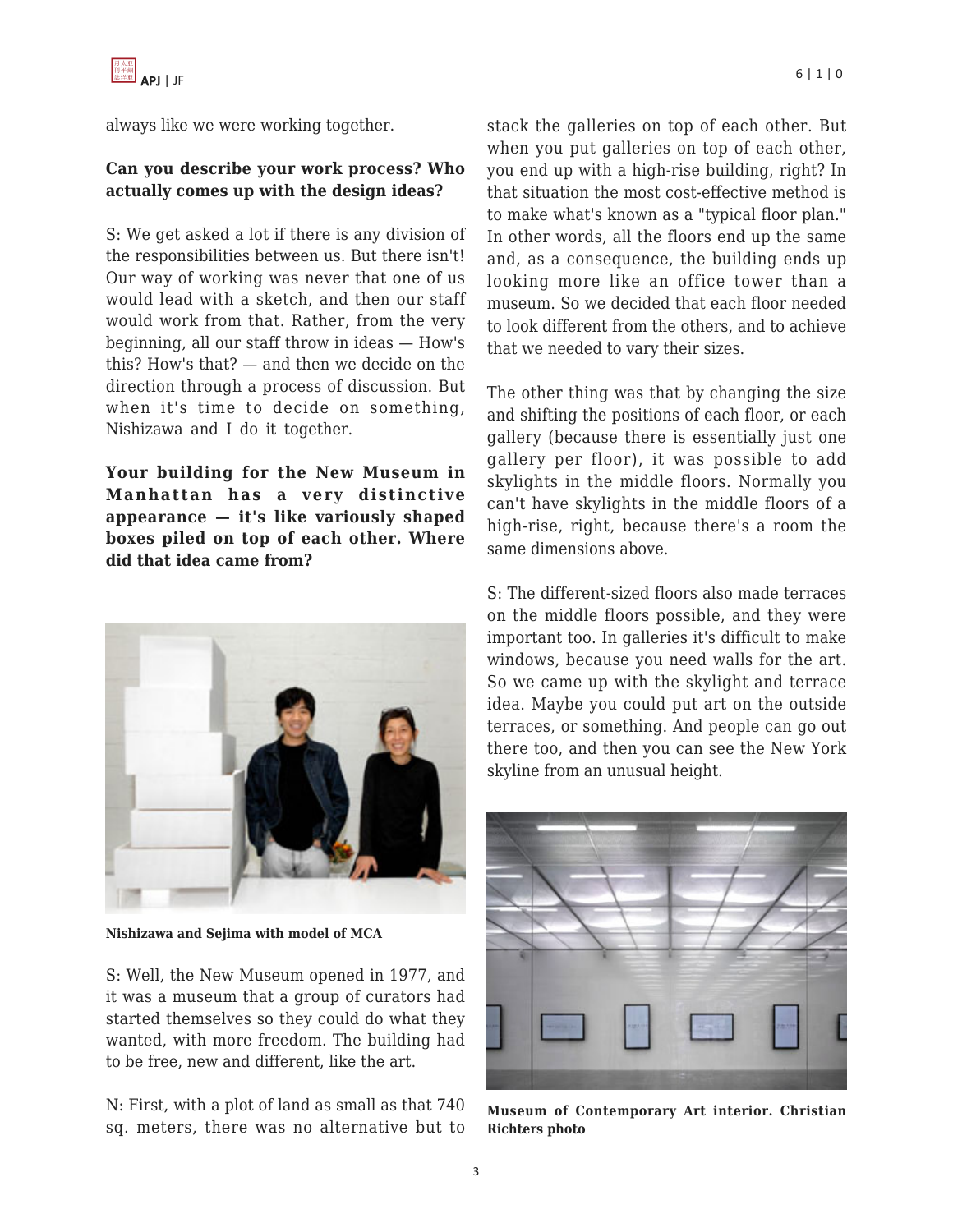You know, if it's an office building then the general public doesn't have free access, but they do in an art museum. So they can come in and enjoy a new dialogue with the city. Also, the building needed to be set back from the street, so each floor is a little smaller than the one below. And we've added further variety by changing the ceiling heights of each floor, so a smaller gallery might have a higher ceiling.

### **The exterior surface of the building is also unusual. What material did you use?**

N: It's a polished aluminum mesh, and it is positioned slightly away from the surface of the building, meaning it is like a double-layered wall. Consequently the wall appears to have a depth to it. Its appearance also changes depending on the weather. When it's cloudy it looks gray and flat, but when the sun shines the aluminum reflects the sun, and the shadows of the mesh are visible on the internal wall.

S: The other factor was the surrounding neighborhood, the Bowery, which is home to restaurant-equipment suppliers. The mesh was a kind of reference to that, but we've made the gauge of the mesh much larger than it would be in any product.

### **So you tried to relate the building to its surrounding environment?**

S: You always need to think about how a building will look beside its neighbors. Of course, that doesn't mean you should merely imitate them. Neither does it mean you should make the other buildings look bad. The ideal is to create something that, through its presence, makes the overall environment look better, and at the same time makes your own building look good by virtue of its relationship with the surrounding buildings.

# **Did the New Museum curators have any particular requests?**

S: One thing was that they wanted it to be very open to the city, and the public. Of course the galleries are very important, but we've also given a lot of attention to the theater, the bookshop, the admission-free zone on the ground floor and even the loading dock, which is right next to the main entrance. There are lots of ways people can interact with the museum.

# **What impression would you like visitors to have of the architecture when they leave?**

S: With a lot of buildings you have no idea, from the outside, how the inside looks. We wanted to make the exterior a more accurate representation of the interior. I'd like visitors to be able to look back at the building and say, "Oh, yeah, I went up there" — and, maybe, "In that room there was this or that piece of art." I think this design will naturally help them understand the building itself.



**Nagano Museum**

# **Changing the subject, when did you first decide to be architects?**

S: When I was in primary school my mother had a magazine with a photo of the Sky House, by (Japanese architect) Kikutake Kiyonori. My parents were about to build a house, so they just happened to have that magazine, and I saw it by accident. I really became interested interested in the fact that a house could look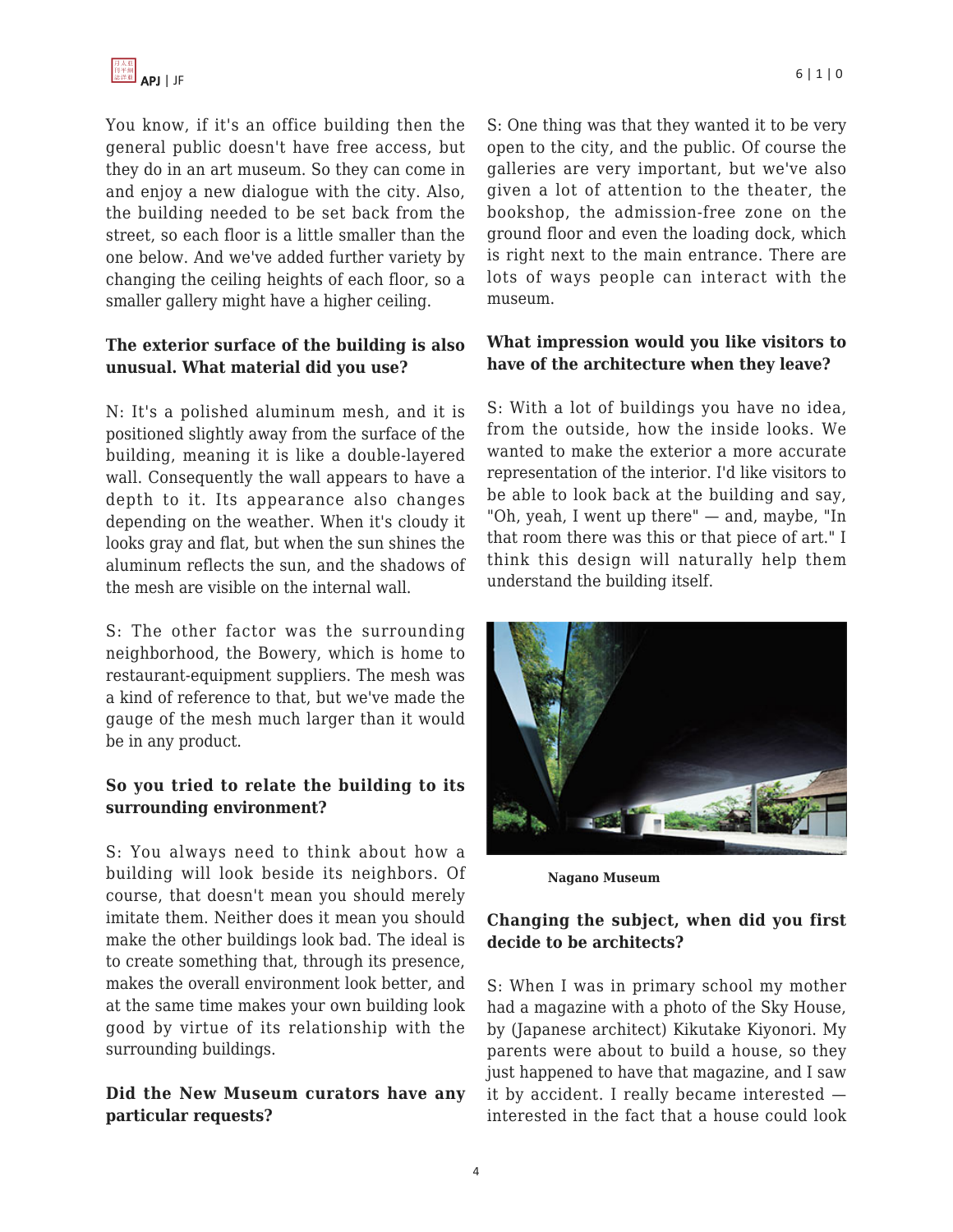

like that. [Built in 1958 in Tokyo's Bunkyo Ward, the design consisted of a single volume, elevated on four pylons.] Seeing that photo left a deep impression on me. But I was really small, and they ended up not building their own house, so that spark of interest was quickly forgotten. Then in Japan when you get to the third and last year of high school at about age 16 or 17, you have to decide on a university course. I remembered about that house that had impressed me so much, and so I applied for architecture. At that point I didn't realize the house was famous, but when I went to university and was in the library I realized that it was.



**Toledo Museum of Art's Glass Pavilion. Arcspa photo**

#### **Did you consider anything else?**

S: When I was in junior high school I liked fashion, so I was a fan of fashion designers, but I didn't really have any idea how I could do that. We're talking about 30 years ago and I was out in the sticks in Sendai, so the idea of becoming a designer was really foreign to me. At least "kenchiku" (architecture) wasn't a foreign loan word (like "design," or dezain, as it is pronounced in Japanese). Kenchiku sounded more like the sort of thing you studied at school and then took on as a profession.

**Much is made here of the fact that Japanese universities generally include**

### **architecture in engineering faculties, whereas in the West it is closer to art.**

S: Yeah, that's right, it's a branch of engineering. But these days everyone, young people too, have better access to information. At that time, you couldn't really consider design to be a profession. At the time it was more about, well, I'm not into medicine, not into law, and then I see architecture in the faculty of engineering and it seems like it might be OK to try.

#### **I believe your father was an engineer.**

S: Yes, but he is an engineer engineer, not an architect.

#### **Were you influenced by him?**

S: No, not really.

N: There was never any particular point when I decided to be an architect. I'm an archetypal Japanese in that way: one day I looked at myself and I was an architect.

S: But you applied to study architecture, right?

N: Yeah, but I only did that because my highschool teacher was like, "You like music and film, and you're good at mathematics. OK, you're going into architecture." I wasn't really interested in it at all, but I was like most Japanese people and just went along with what I was told. I was set on the tracks and before I knew it I was an architect.

#### **Why did you go to Sejima's office?**

N: It looked interesting. I sensed a real future in her work. When I was doing postgraduate studies at university, I was working part time with Sejima-san and, you know, that hasn't changed since then. It was fun. They were fulfilling days. I don't even remember graduating — it was just a continual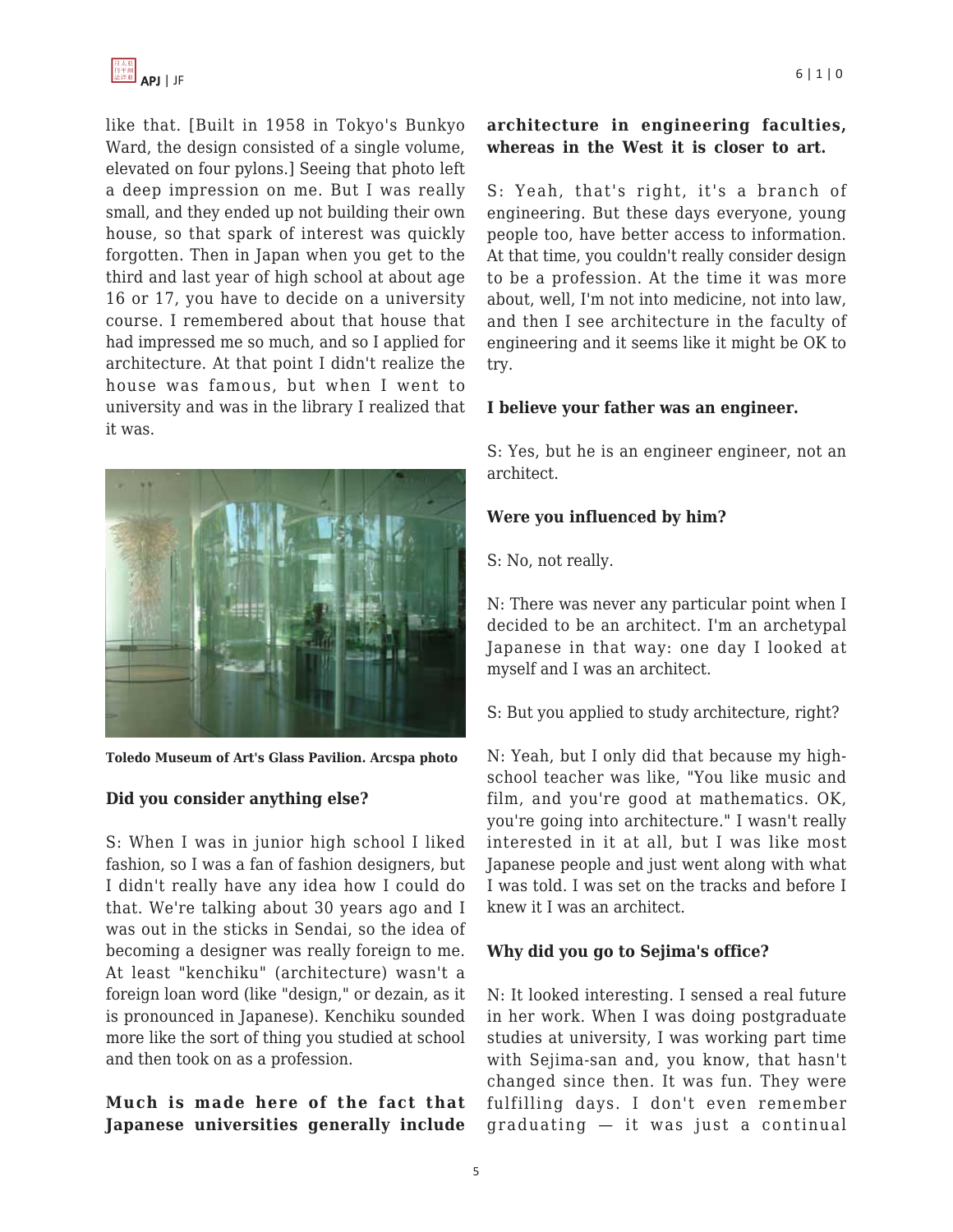### progression.

**Who are your architectural heroes? You have worked together for a long time, so I wonder how well you know each other by now. Nishizawa, do you know who Sejima's favorite architect is?**

N: Mies van der Rohe. (A German-born American architect [1886-1969] known, along with Frenchman Le Corbusier [1887-1965] and German Walter Gropius [1883-1969], as one of the founders of Modern architecture and its pared-back, function-over-form aesthetic that unseated the decorative architecture of the 19th century.)

### **What does she like about him?**

N: Mies, um, I can't express it. It's like, "Bam!"

S: "Bam!?"

N: There's a real stateliness, and sharpness. It's got originality, with a splendor, or a gorgeousness — no, a splendor. Mies is cool. Yeah, cool. That's what she likes. And there's nothing showy about it, nothing unnecessary.

### **Who does Nishizawa like?**

S: Hmm, Le Corbusier! I think he likes lots of things about him. What he often says is that Le Corbusier had his own way of living, and his own ideal, and they coincided. I think he says he likes that. Choosing just one person is always difficult.

N: Yeah, like I've never once thought that Le Corbusier was above Mies!

**Architecture students have a habit of going on pilgrimages to see famous buildings when they are studying. Where did each of you go?**

N: A package tour!

S: No, I didn't actually go on one of those trips.

N: Sejima-san doesn't do that kind of commoners' stuff!

S: No! No! But OK, when I was in second year at university I went to Kyushu and saw Isozaki Arata 's office/gallery facility, the Shukosha Building, by myself. And then in my third year, my parents said I should see some things outside of Japan, so I applied for this package tour — and the title of the tour was "Looking at Architecture" or something like that. But it was more like a study and recreation trip for construction company employees. I was a student with no money, but everyone else was better off, and they went off here and there on optional tours.

# **Did you see modern architecture?**

S: Well, I thought we would when I applied, but it was more a tour of Middle Ages villages.

N: No modern architecture?! You mean you saw Assisi and places like that?

S: Yeah, and we went to [the World Heritagelisted medieval walled hill town of] San Gimignano in Tuscany, and then to Scandinavia, where we did see (some buildings by Finnish Modern architect) Alvar Aalto. Then we went back to Paris, and they all went off on their optional tours, and I went by myself to see some of Le Corbusier's buildings.

S: Ah, with me that was . . .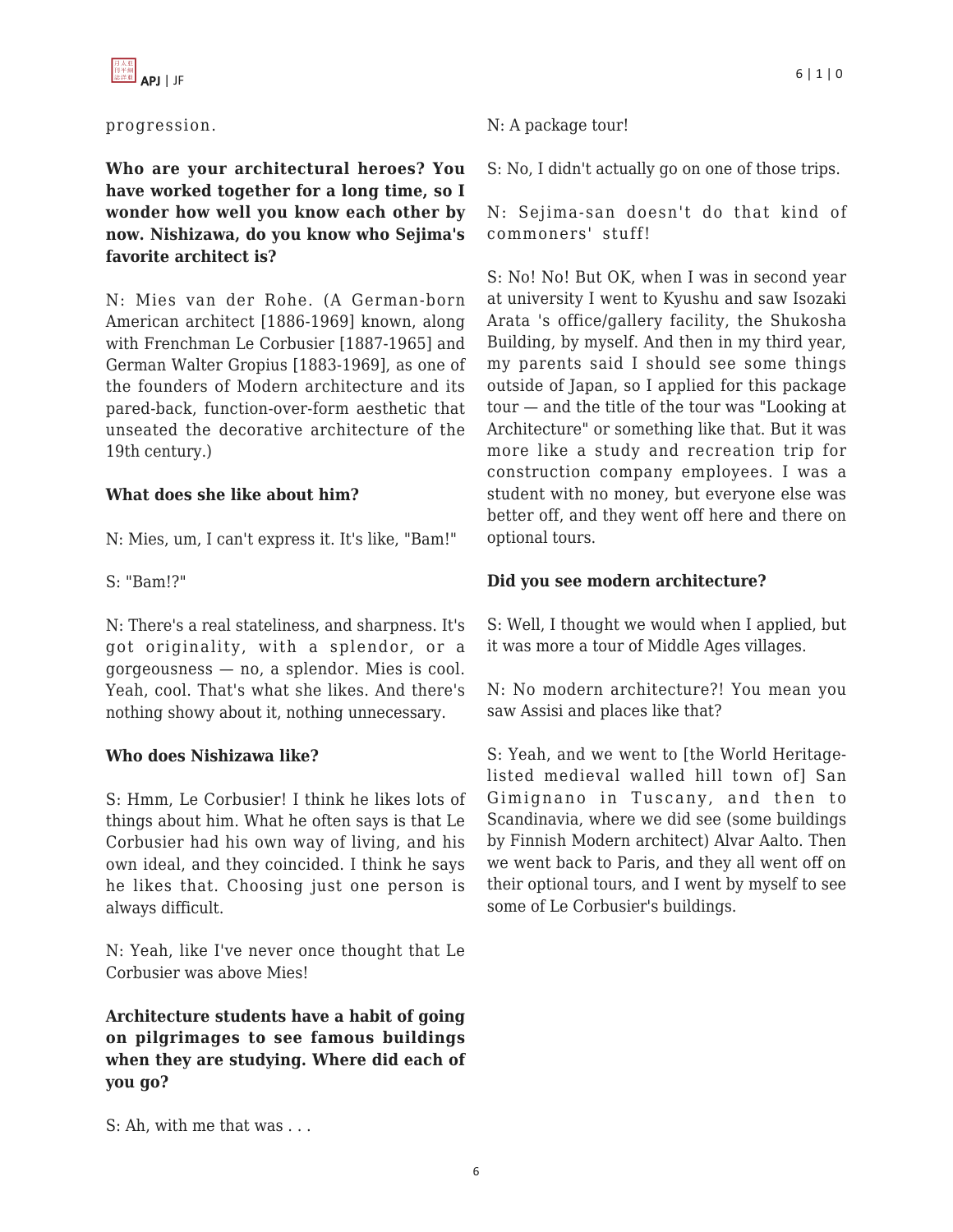

**San Gimignano**

N: I went to all sorts of places, but I think the first I can remember was with my brother — he is an architect too — and I was in second year. In the middle of summer he issued a directive: "We're going to look at architecture!" So we walked around Tokyo: Ando Tadao, Maki Fumihiko, Azuma Takamitsu — buildings by all the famous architects. And I think I got sunstroke. You know, I saw lots of architecture, but I still didn't really get it. Only Ando's architecture was kind of, like, well this is different from the others. But, you know, it was all architecture. I mean, Tokyo is full of architecture, and when you're told something is good, you don't just instantly get it, right? I didn't know anything. But then after that, when I got a bit older, I decided to go to look at architecture myself in Europe — Paris, Florence, Rome and Greece.

**Century Museum of Contemporary Art, Kanazawa has no "front" or "back," so creating an impression of openness and accessibility**

### **Which buildings left the most lasting impressions?**

N: First, Paris surprised me with its elegance. I remember I was dropped off by the river near Notre Dame Cathedral. It was night, but it was lit up. I took one look at that glowing scenery and it was like, wow, this is an amazing place. So I found a hotel, and I was so excited that I got up early the next morning. The dawn was more beautiful than any image of Paris I had ever seen in the movies. The other place I remember vividly was St. Peter's Basilica in Rome. There were lots of memorable things. And the Basilica di Santa Maria Novella in front of the train station in Florence, too.

### **What about architecture in Tokyo? Which buildings in Tokyo do you recommend to foreign visitors?**

N: Maybe Kenzo Tange's National Gymnasium at Yoyogi (built for the 1964 Olympics) or Kiyonori Kikutake's Sky House — it's a great example of Modern Japanese architecture, but it's a private house, so you can't really just go and look at it.



**Encased by a glass, full-perimeter wall, SANAA's 21st**



**Kenzo Tange's National Gymnasium**